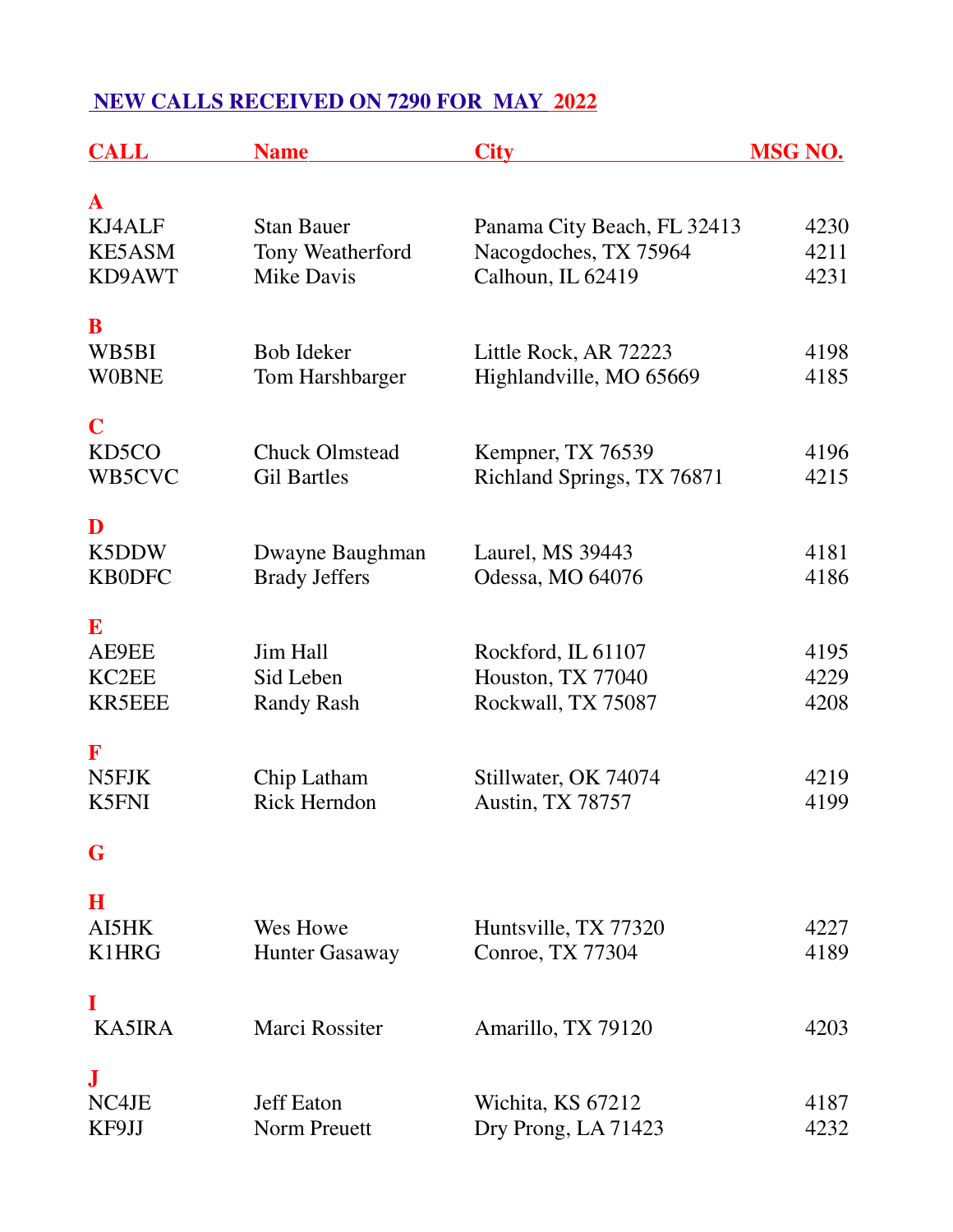| K<br>N8KCS                                                                 | Thomas Leach                                                                                              | Manitou Beach, MI 49253                                                                                            | 4205                                 |
|----------------------------------------------------------------------------|-----------------------------------------------------------------------------------------------------------|--------------------------------------------------------------------------------------------------------------------|--------------------------------------|
| L<br>KI5LSI<br>K7LJK                                                       | Randol Dodd<br>Joe King                                                                                   | Crandall, TX 75114<br>Quanah, TX 79252                                                                             | 4225<br>4223                         |
| M<br>N5MRG                                                                 | Dan Magers                                                                                                | Farmersville, TX 75442                                                                                             | 4213                                 |
| N<br>KI5NEV                                                                | Gary George                                                                                               | Henryetta, OK 74437                                                                                                | 4192                                 |
| $\mathbf 0$<br>KC0OOX<br>KG5OV                                             | Roger Bullock<br><b>Brooks Green</b>                                                                      | Waller, TX 77484<br>Conway, AR 72034                                                                               | 4217<br>4226                         |
| ${\bf P}$<br>N5PF<br>K5PYT                                                 | Phillip Fortenberry<br>Rod Rodriguez                                                                      | Vicksbury, MS 39180<br>San Antonio, TX 78259                                                                       | 4197<br>4201                         |
| Q<br>W5QX                                                                  | San Angelo ARC                                                                                            | San Angelo, TX 76902                                                                                               | 4228                                 |
| $\mathbf R$<br>KM4RGL<br><b>K5RKW</b><br>N <sub>4</sub> RMF<br><b>WORT</b> | Rene Lazcano<br><b>Rockwall ARC</b><br>Kevin Walton<br><b>Rick Tucker</b>                                 | Spring Hill, TN 37174<br>Rockwall, TX 75087<br>Bryan, TX 77808<br>Parsons, KS 67357                                | 4206<br>4216<br>4212<br>4209         |
| S<br>KI5SHY<br>KI5SJL<br>KA7SSR<br>KI5SXE<br>W5SXV                         | David Wisby<br><b>Kevin Roberts</b><br><b>Jim Vineyard</b><br><b>Brandon Thomas</b><br><b>Gene Gaines</b> | Willis, TX 77318<br>Choctaw, OK 73020<br>Pleasanton, TX 78064<br><b>Wylie, TX 75098</b><br>Prairie Grove, AR 72753 | 4194<br>4180<br>4221<br>4182<br>4190 |
| T<br>KD9TYD                                                                | <b>Bob Deushane</b>                                                                                       | Saint David, IL 61563                                                                                              | 4210                                 |
| U<br><b>WA5UEK</b>                                                         | <b>Brian Harris</b>                                                                                       | Fayetteville, AR 72701                                                                                             | 4218                                 |